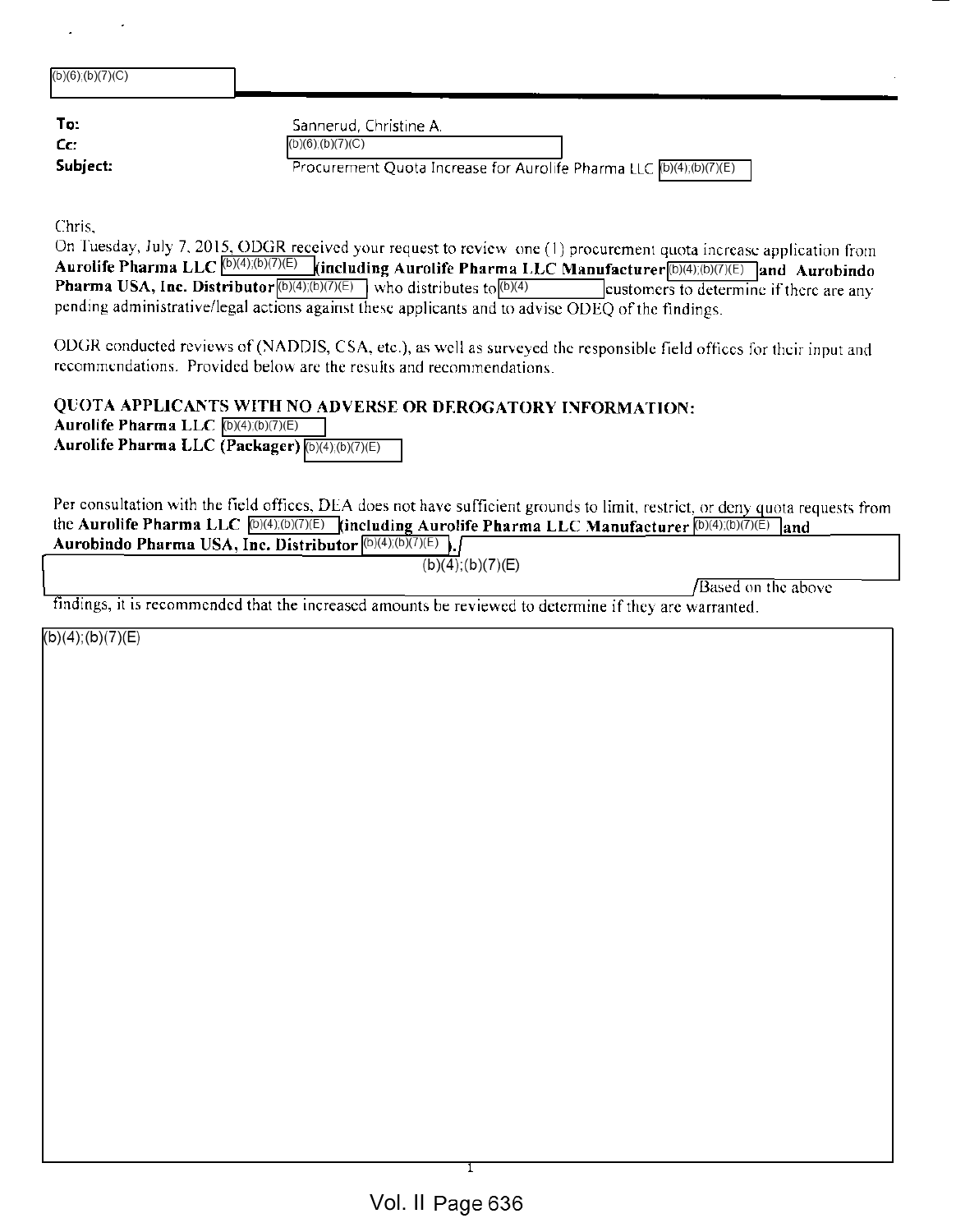$\ddot{\phantom{a}}$ 

Based on this information. ODGR suggests that you proceed with the completion of the quota applications.

(b)(6);(b)(7)(C)

 $f$ rogram  $\emph{dnalyst}/\emph{CD}$ GR Regulatory Unit :b)(6);(b)(7)(C)  $\overline{\omega_{us}}$   $\omega_{us}$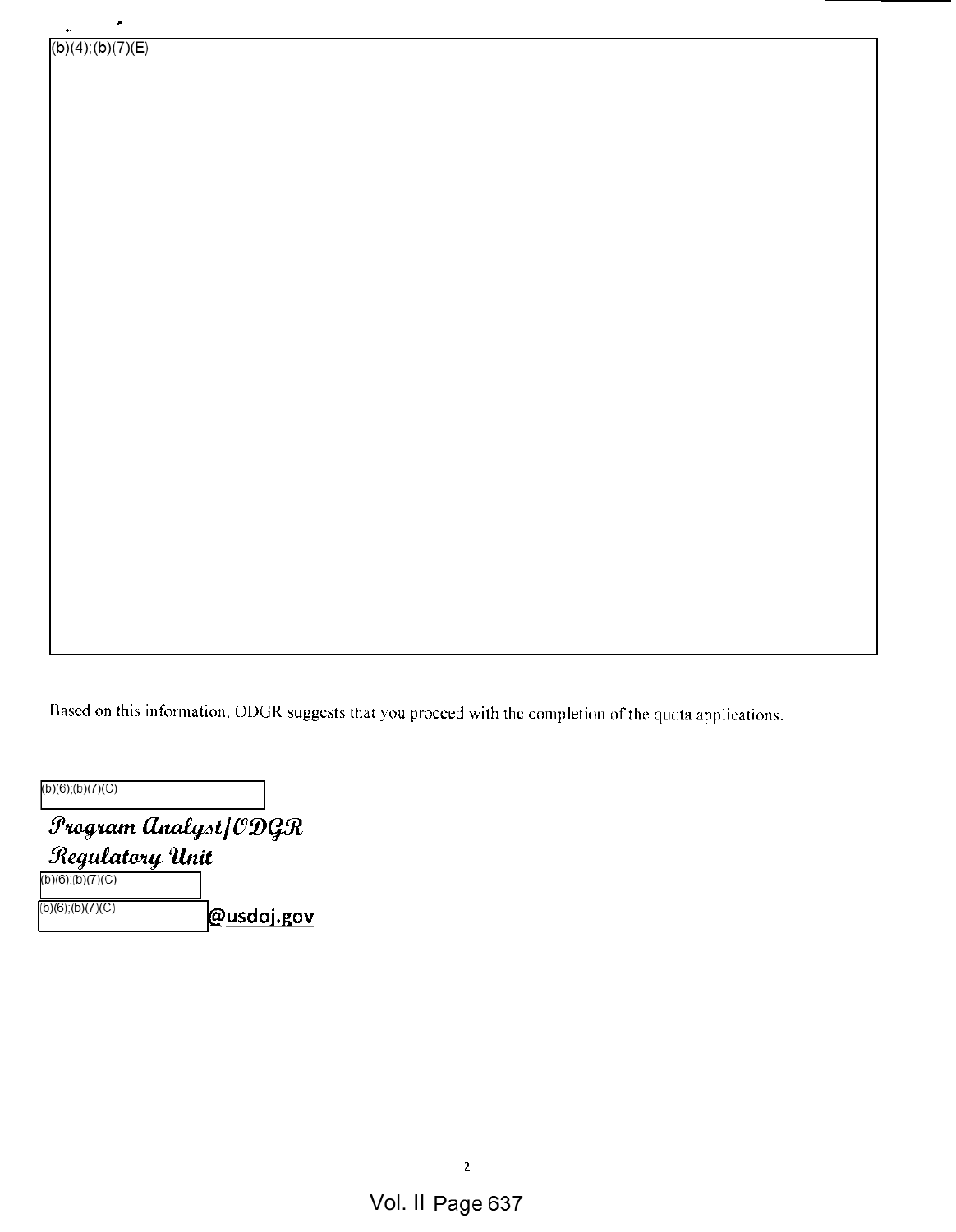# Memorandum



| Subject<br>AUROLIFE PHARMA LLC (D)(4);(b)(7)(E)<br>2015 Procurement Quota Increase Request<br>Hydrocodone<br>$(DFN: 630-08.2)$ | Date<br>7/2/2015               |
|--------------------------------------------------------------------------------------------------------------------------------|--------------------------------|
| To                                                                                                                             | From Retire CSa                |
| Cathy Gallagher                                                                                                                | Christine A. Sannerud, Ph.D.   |
| Chief                                                                                                                          | Chief                          |
| Regulatory Section                                                                                                             | UN Reporting and Quota Section |
| Office of Diversion Control                                                                                                    | Office of Diversion Control    |

#### Background:

As <sup>a</sup> result of the recent increase in the diversion and abuse of hydrocodone, ODQ requests that ODG review the attached application and determine the legitimacy of the applicant's customers. The application enclosed contains year to date sales (broken out by customer) for <sup>2015</sup> as provided by the registrant.

ODQ requests that ODG review and provide written comments to on the applicant's enclosed customer list. Specifically, ODQ requests information on whether the applicant's customers are currently under investigation or are the subject of an order to show cause or immediate suspension order. The sales made to such customers will be considered by ODQ when establishing/revising the applicant's quota allocation for hydrocodone.

Please feel free to contact me if <sup>I</sup> can provide further assistance in this matter.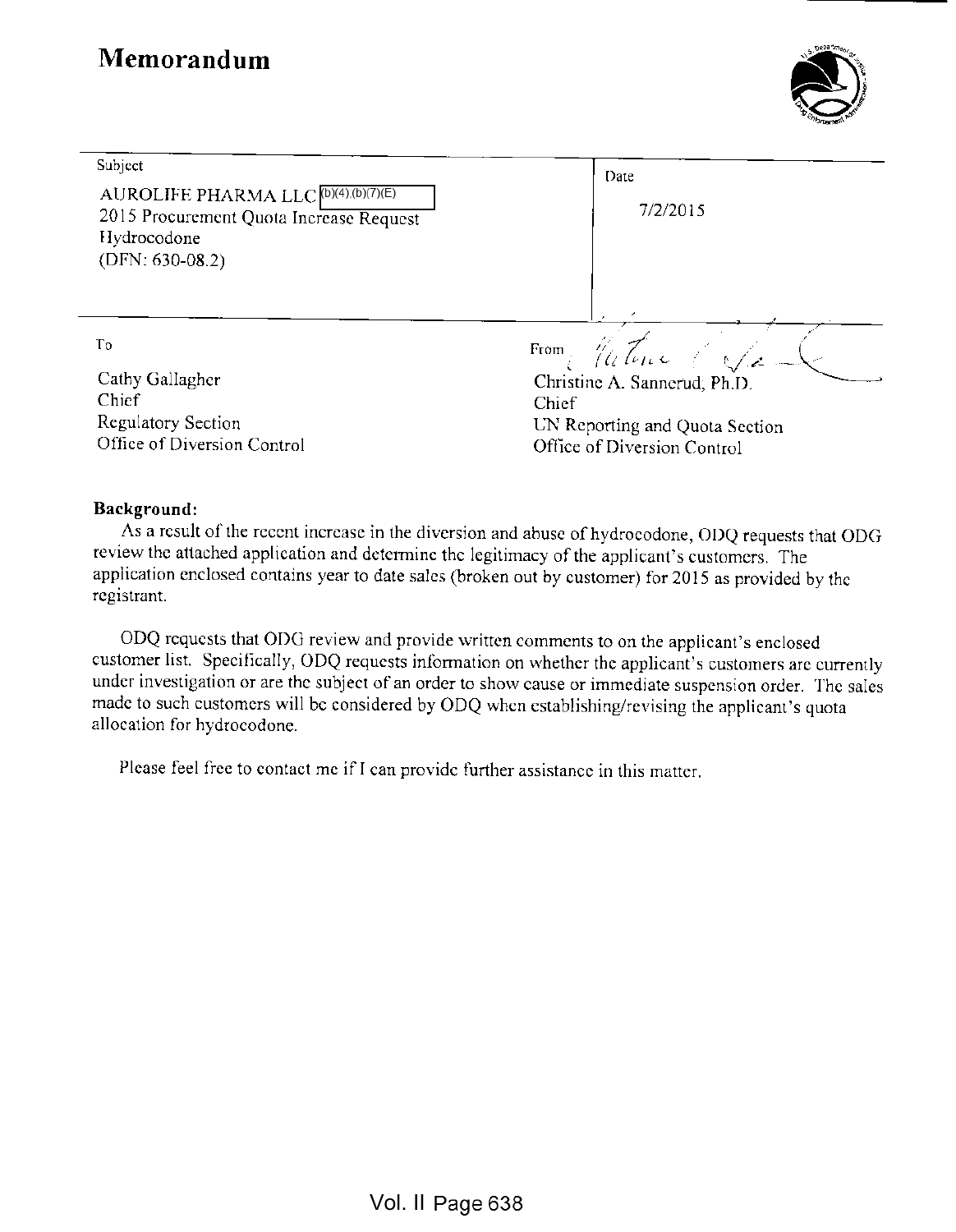# Drug Enforcement Administration

#### EXECUTIVE SECRETARIAT

## CONTROL SHEET

|                                    | <b>REG NO:</b> $\binom{(b)(7)(E)}{E}$                           |                                                                                                                           |                    |                               |                           |                 |                 |
|------------------------------------|-----------------------------------------------------------------|---------------------------------------------------------------------------------------------------------------------------|--------------------|-------------------------------|---------------------------|-----------------|-----------------|
| <b>AUTHOR:</b>                     | Sannerud, Christine A                                           |                                                                                                                           |                    | DOC DATE:                     |                           |                 |                 |
|                                    | Chief                                                           |                                                                                                                           |                    | DATE                          | 7/6/2015                  |                 |                 |
|                                    | ODQ                                                             |                                                                                                                           |                    | <b>RECEIVED:</b>              |                           |                 |                 |
| LOCATION:                          | ODEQ                                                            |                                                                                                                           |                    | DATE DUE:                     | 07/16/2015                |                 |                 |
| TO:                                |                                                                 |                                                                                                                           |                    | <b>DATE</b><br><b>CLOSED:</b> |                           |                 |                 |
| <b>SECURITY:</b>                   | A-AES                                                           |                                                                                                                           |                    | <b>CREATED BY:</b>            | (b)(6);(b)(7)             | 7/6/2015        |                 |
| DOC<br><b>CATEGORIES:</b>          |                                                                 |                                                                                                                           |                    | <b>MODIFIED</b><br>BY:        | C)                        | 7/6/2015        |                 |
| DOC TYPE:                          |                                                                 |                                                                                                                           |                    |                               |                           |                 |                 |
|                                    | <b>ABSTRACT:</b><br>$(b)(4)$ ; $(b)(7)(E)$<br><b>SIGNATURE:</b> | Aurolife Pharma, LLC<br>2015 Procurement Quota Increase Request for hydrocodone.<br>ODGR/Regulatory Unit Response letter. |                    |                               |                           |                 |                 |
|                                    |                                                                 |                                                                                                                           |                    |                               |                           |                 |                 |
|                                    |                                                                 |                                                                                                                           |                    |                               |                           |                 |                 |
|                                    | NOTES:<br>FYI - INFO                                            |                                                                                                                           |                    |                               |                           |                 |                 |
|                                    | <b>COPIES:</b>                                                  |                                                                                                                           |                    |                               |                           |                 |                 |
| <b>FOLDER PRIORITY:</b>            | <b>High Priority</b>                                            |                                                                                                                           |                    |                               |                           |                 |                 |
|                                    |                                                                 |                                                                                                                           | <b>Assignments</b> |                               |                           |                 |                 |
| Action                             | Action<br><b>Officer</b>                                        | <b>Delegator</b>                                                                                                          | <b>Status</b>      | <b>Date</b><br>Assigned       | Date Due Closed           | <b>Security</b> |                 |
| Recommendati<br>on and<br>Comments | <b>ODG</b>                                                      | (b)(6);(b)(7)(C)                                                                                                          | Closed             | 7/6/2015                      | 07/14/2015 7/6/2015 A-AES |                 |                 |
| <b>Requested Activity:</b>         |                                                                 |                                                                                                                           |                    |                               |                           |                 | $(b)(6)$ ; (b)( |
| Reassign                           | $(b)(6)$ ; $(b)(7)(C)$                                          |                                                                                                                           | Open               |                               | 7/6/2015 07/20/2015       | A-AES           | 7)(C)           |
|                                    |                                                                 | Requested Activity: Sending to ODGR(b)(6);(b)(7)(C)                                                                       | on 7/6/2015        |                               |                           |                 |                 |
| Return to<br>Originating<br>Office | $(b)(6)$ ; $(b)(7)(C)$                                          | $(b)(6)$ ; $(b)(7)(C)$                                                                                                    | Open               | 7/9/2015                      | 07/16/2015                | <b>A-AES</b>    |                 |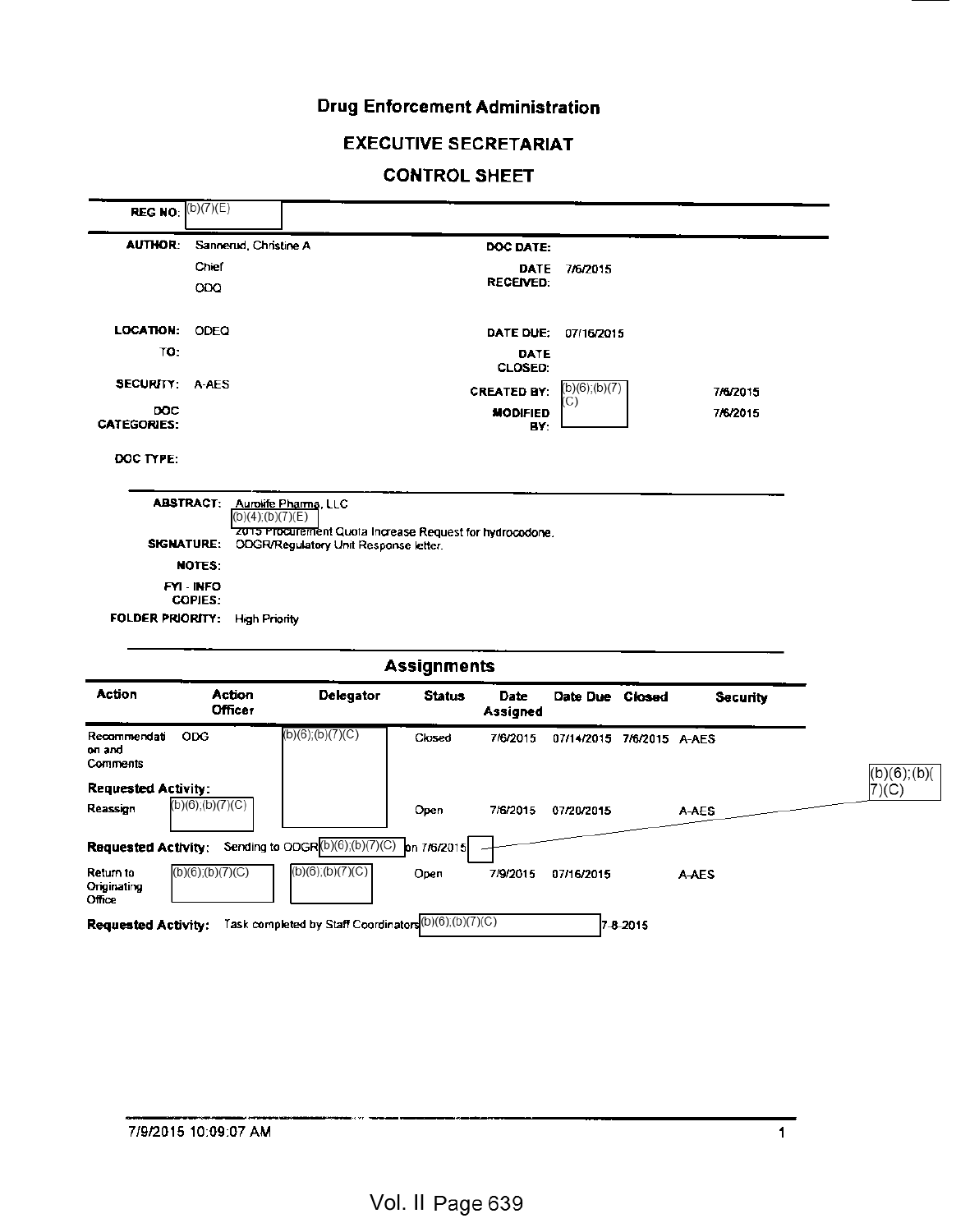# Drug Enforcement Administration

## EXECUTIVE SECRETARIAT

## CONTROL SHEET

| Action<br>Recommendati ODG<br>on and<br>Comments<br><b>Requested Activity:</b> | Officer             |                         | $(b)(6)$ ; $(b)(7)(C)$                                                                            | Closed                              | 7/6/2015               | 07/14/2015 7/6/2015 A-AES |          | (b)(6);(b)(<br>7)(C) |
|--------------------------------------------------------------------------------|---------------------|-------------------------|---------------------------------------------------------------------------------------------------|-------------------------------------|------------------------|---------------------------|----------|----------------------|
|                                                                                |                     |                         |                                                                                                   |                                     |                        |                           |          |                      |
|                                                                                |                     |                         | Delegator                                                                                         |                                     | Assigned               |                           |          |                      |
|                                                                                | Action              |                         |                                                                                                   | <b>Assignments</b><br><b>Status</b> | Date                   | Date Due Closed           | Security |                      |
| FOLDER PRIORITY:                                                               |                     | High Prior ty           |                                                                                                   |                                     |                        |                           |          |                      |
|                                                                                | FYI-INFO<br>COPIES: |                         |                                                                                                   |                                     |                        |                           |          |                      |
|                                                                                | NOTES:              |                         |                                                                                                   |                                     |                        |                           |          |                      |
|                                                                                | SIGNATURE:          | $(b)(4)$ ; $(b)(7)$ (E) | 2015 Procurement Quota Increase Request for hydrocodone.<br>ODGR/Regulatory Unit Response letter. |                                     |                        |                           |          |                      |
|                                                                                | <b>ABSTRACT:</b>    | Aurolife Pharma, LLC    |                                                                                                   |                                     |                        |                           |          |                      |
| DOC TYPE:                                                                      |                     |                         |                                                                                                   |                                     |                        |                           |          |                      |
| DOC<br>CATEGORIES:                                                             |                     |                         |                                                                                                   |                                     | <b>MODIFIED</b><br>BY: |                           | 7/6/2015 |                      |
| SECURITY: A-ALS                                                                |                     |                         |                                                                                                   |                                     | <b>CREATED BY:</b>     | $(b)(6)$ ; $(b)(7)(C)$    | //6/2015 |                      |
| TO:                                                                            |                     |                         |                                                                                                   |                                     | DATE<br>CLOSED:        |                           |          |                      |
| <b>LOCATION:</b>                                                               | ODEQ                |                         |                                                                                                   |                                     | DATE DUE:              | 07/16/2015                |          |                      |
|                                                                                | OOQ                 |                         |                                                                                                   |                                     | REGEIVED:              |                           |          |                      |
|                                                                                | Chief               |                         |                                                                                                   |                                     | <b>DATE</b>            | 7/6/2015                  |          |                      |
| AUTHOR:                                                                        |                     | Sannerud, Christine A   |                                                                                                   |                                     | DOC DATE:              |                           |          |                      |